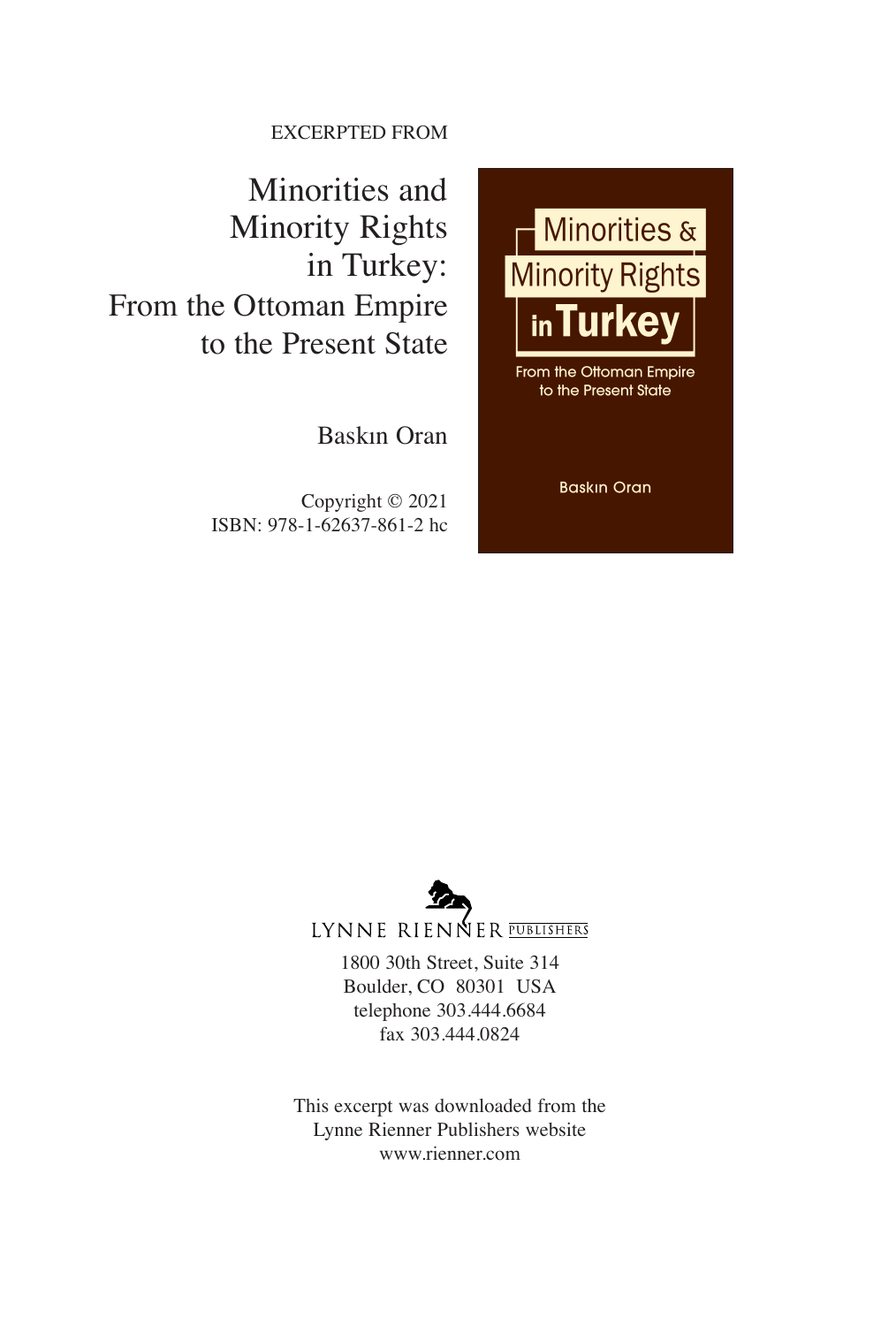# **Contents**

| 1X<br>xi |
|----------|
|          |
| 1<br>11  |
| 25       |
| 79       |
| 105      |
| 169      |
| 221      |
| 241      |
| 251      |
| 255      |
| 261      |
| 275      |
|          |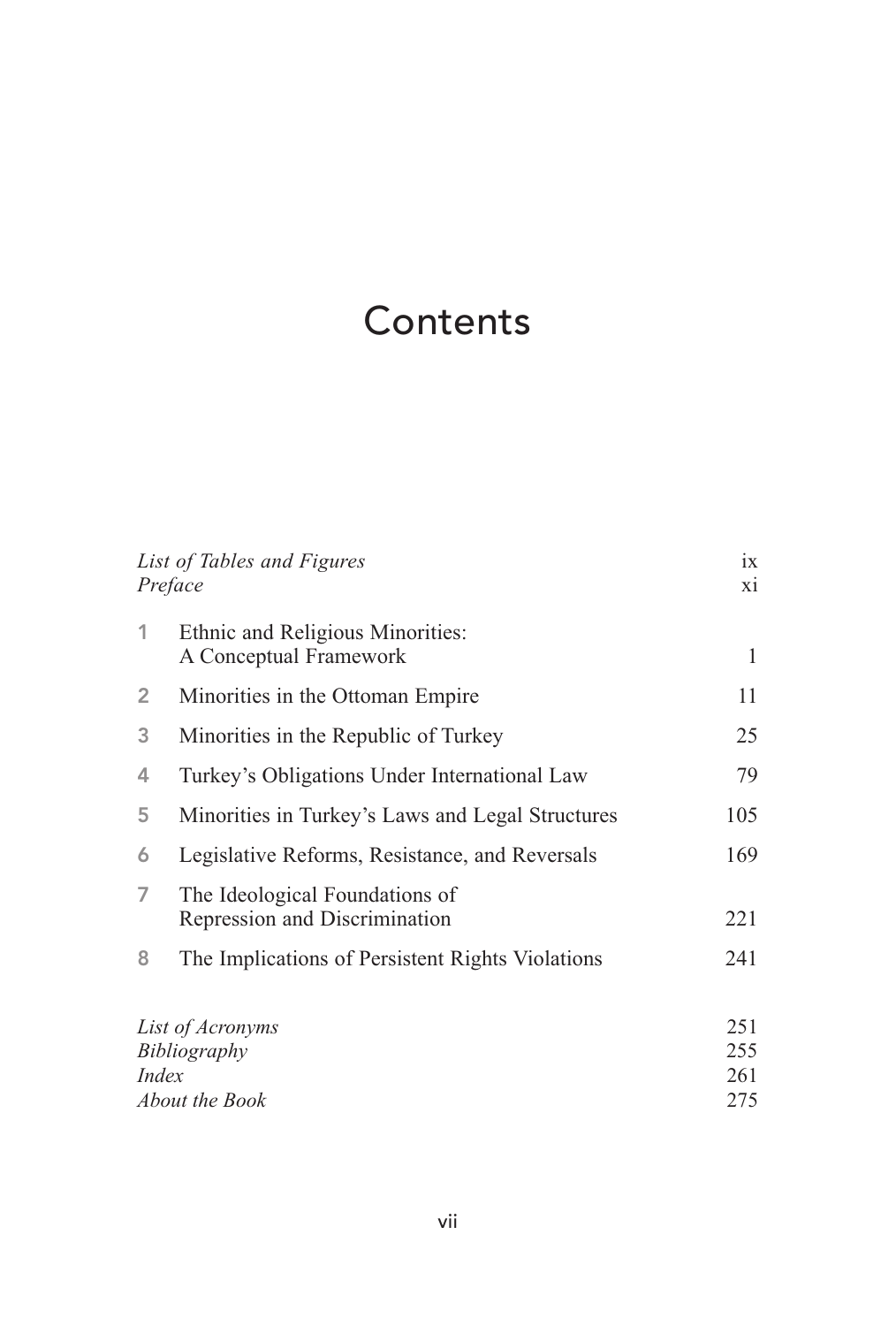1

## Ethnic and Religious Minorities: A Conceptual Framework

The analysis of the ethno-religious minorities presented in this book is undertaken with an understanding that the Republic of Turkey is both an antithesis and continuation of the Ottoman Empire. It is an antithesis, because the Ottoman Empire was based on the concept of *ummah*, faith-based community. This religious concept established the backbone of the Ottoman ethno-political organization, the *Millet* system. This system had two broad categories of *millets*: Muslims who were the ruling people (*Millet-i Hakime*, "those who hand down decisions") and non-Muslims who made up the secondary group (*Millet-i Mahkume*, "those about whom decisions are made"). The latter group, which we today call "minority," enjoyed considerable autonomy, although there was no concept of ethnic minority in the Ottoman society.

The Republic of Turkey, by contrast, was designed to create a new political community on the basis of a secular concept: "nation." This "nation-state," established in 1923 and replacing the Ottoman Empire, ended the autonomy of non-Muslim minorities and explicitly denied the existence of ethnic minorities within the nation. However, the republic was also a continuation of the Ottoman Empire, because in addition to being established on Ottoman lands, it attempted to form a secular nation constructed on the foundation of Ottoman society, the *Millet* system, albeit with some important changes. The concept of "Turk" was introduced and stressed as the primary ruling group within the Muslim population, the autonomy of non-Muslims was terminated, and Kurds, although Muslims, were moved to the category of "ruled people."

My purpose in this book is to unpack this complex process, which involves social, political, and legal dimensions and spans over five hundred years. Focusing especially on the past hundred years, I examine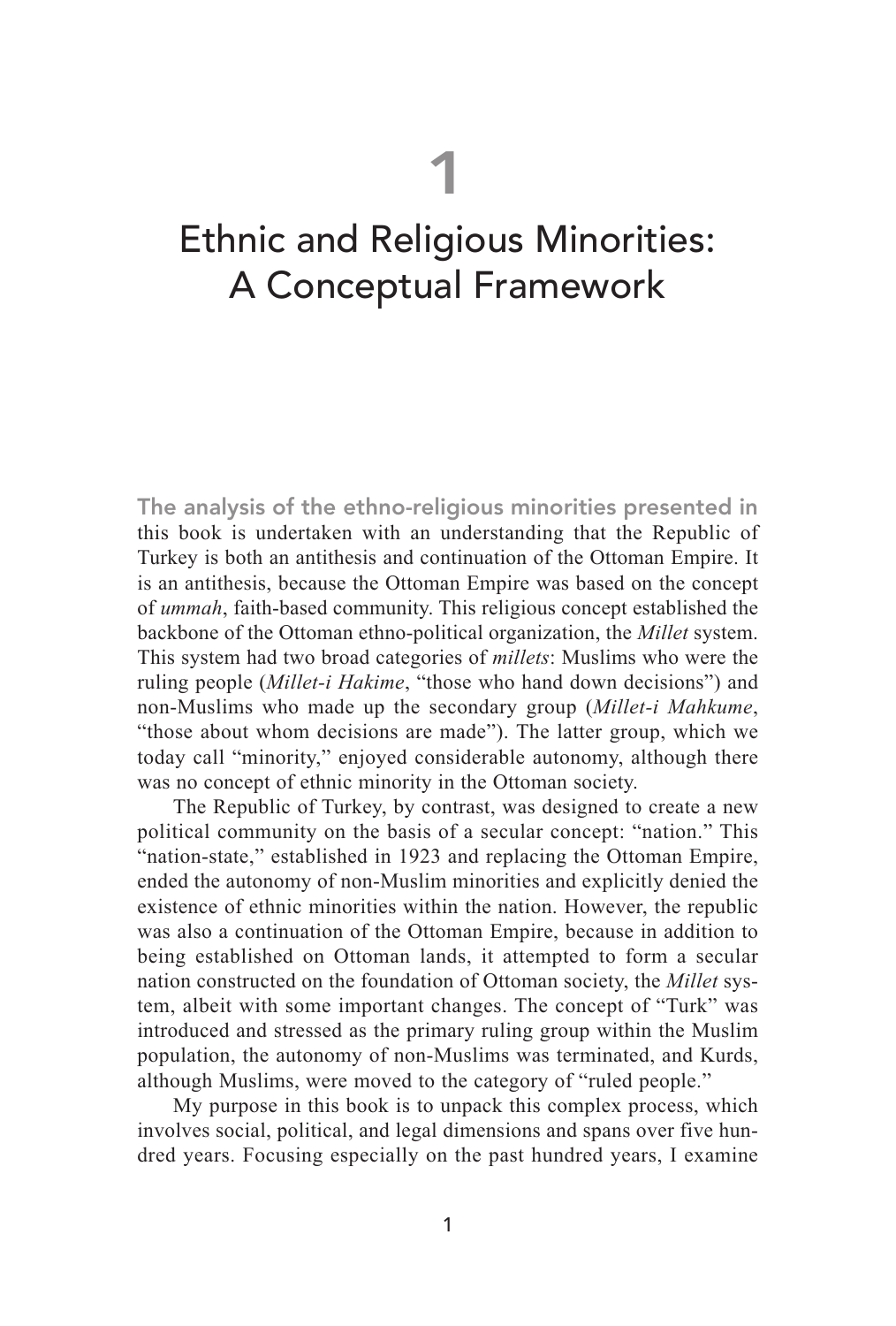specific policies, identify their immediate and ongoing consequences, and raise questions on their likely future impacts.

## KEY CONCEPTS

I employ a number of technical concepts. A few of them are already mentioned: ethnic and religious minorities, empire, nation-state, and the *Millet* system. Although these and other concepts will be fleshed out in the text, as they appear in specific contexts of usage, it is useful to briefly describe some of them at the beginning.

## The Definition of Minority and Related Concepts

The concept of minority, as it is currently understood and used, is tied to the emergence of Protestantism in sixteenth-century Europe. Of course, during antiquity and the Middle Ages, there existed groups different from the majority (Jews, for example), but without officially designated rights or status, they were not referred to as minorities. In the Muslim world, there was no such term as *minority* until the twentieth century. The term *ekalliyet* started to be used in reference to some groups, which we now refer to as "minority," in 1913, during the rule of the secular Young Turks.

We can consider this remarkably contentious subject and the concept of minority from two perspectives. First, from a broad sociological perspective, *minority* refers to a smaller (though sometimes such a group can be numerically larger), nondominant group in a community that possesses different characteristics than the majority and that strives to preserve these characteristics. This is the most general definition of the term, encompassing all disadvantaged sectors of society—women, the LGBTI (lesbian, gay, bisexual, transgender, intersex) community, the disabled, and so on. In this book, however, I will only consider minorities that constitute ethno-religious groups.

Second, from a restricted (legal) perspective, because there is no consensus between states regarding which "differences" count as the constituent of a minority (religion? language?), there is no agreed-upon definition of minority in international law. Instead, each state (or dominant group) defines the term according to its own interests. That said, it is certainly the case that, since the end of World War I in 1918, a general ruling consensus has emerged and defines these elements in terms of "race, language, and religion,"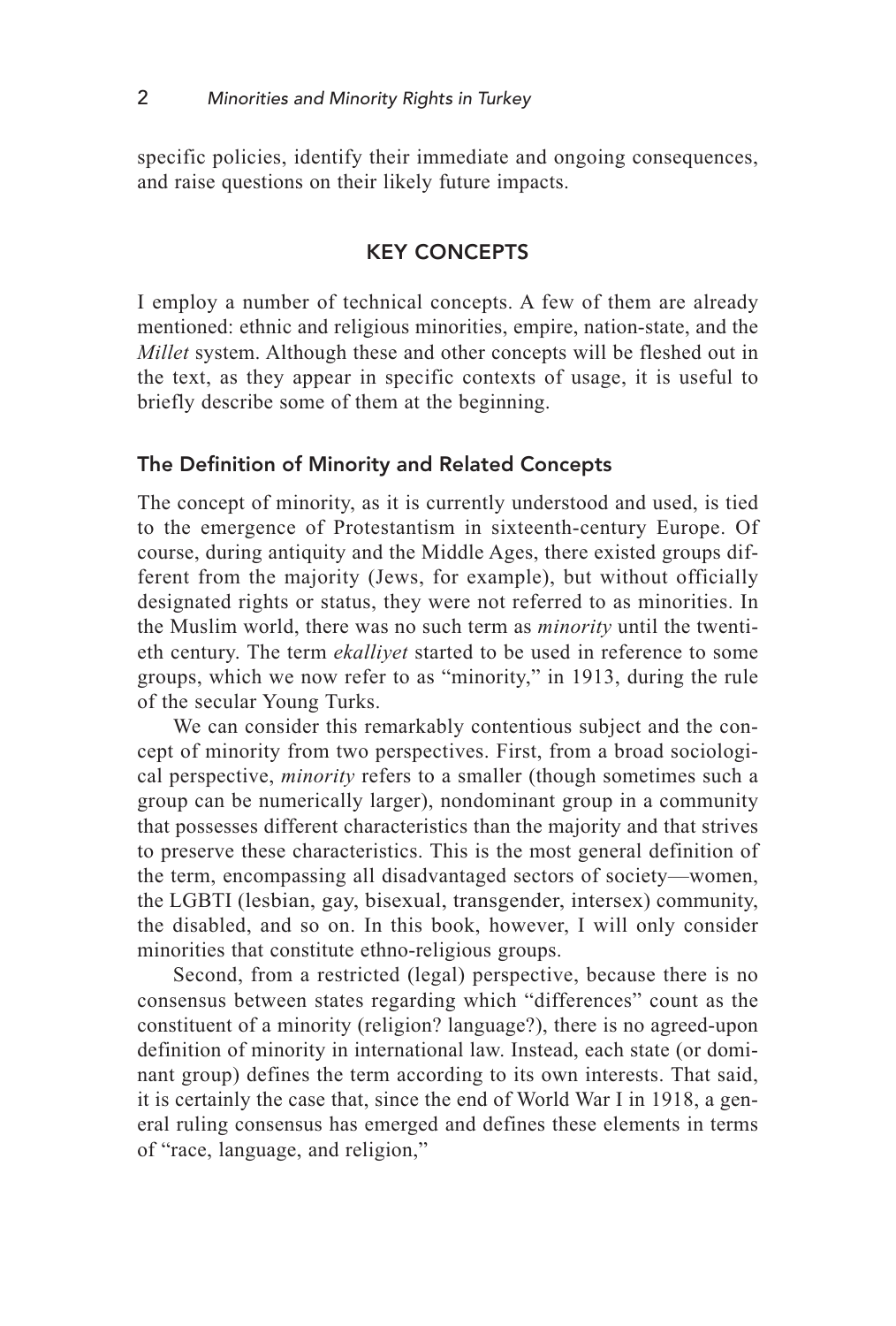The most widely accepted definition of minority to date is the one offered in 1977 by Francesco Capotorti, the special rapporteur of the United Nations (UN) Sub-Commission on Prevention of Discrimination and Protection of Minorities. This definition rests on five main items:

- 1. Difference. A minority must differ in various ways from the majority: race, color, religion, language, traditions, and the like.
- 2. Number. A handful of people with an interest in traditions and customs does not suffice. There must be a reasonably large number of people to hold such different characteristics to be protected. Yet a minority group should not be equal in number to the majority. Further, the geographical distribution of a minority within a country is not important; constituting the majority in certain regions does not matter.
- 3. Not being dominant. It is possible to have a small group in dominant position; then the majority should be protected as "the minority," as in the case of the Republic of South Africa, where whites, who made up 20 percent of the country's population, dominated the rest of the population until the end of the apartheid regime in 1994.
- 4. Citizenship. If a person is not a citizen, he or she belongs to a very different category: "foreigner." We see this characteristic increasingly invoked in some current movements that seek the protection of some vulnerable groups, such as noncitizens, migrants, and asylum seekers, as "new minorities."

Although these four characteristics constitute the objective conditions for counting as a minority, there is also a fifth one that can be considered a subjective condition:

5. Self-consciousness or self-awareness of being a minority. Just as there is no social class without class consciousness, an individual or group that is unaware of the differences and does not consider such differences as an indispensable condition of identity does not constitute a minority. For instance, a person or group that is voluntarily assimilating into a majority is not counted as a minority.

In practice, this consciousness becomes quite significant in two ways. First, in terms of space, autochthonous (indigenous) groups—that is, those minorities that have long been living in a country, those living in their "historical spaces"—both experience and preserve their minority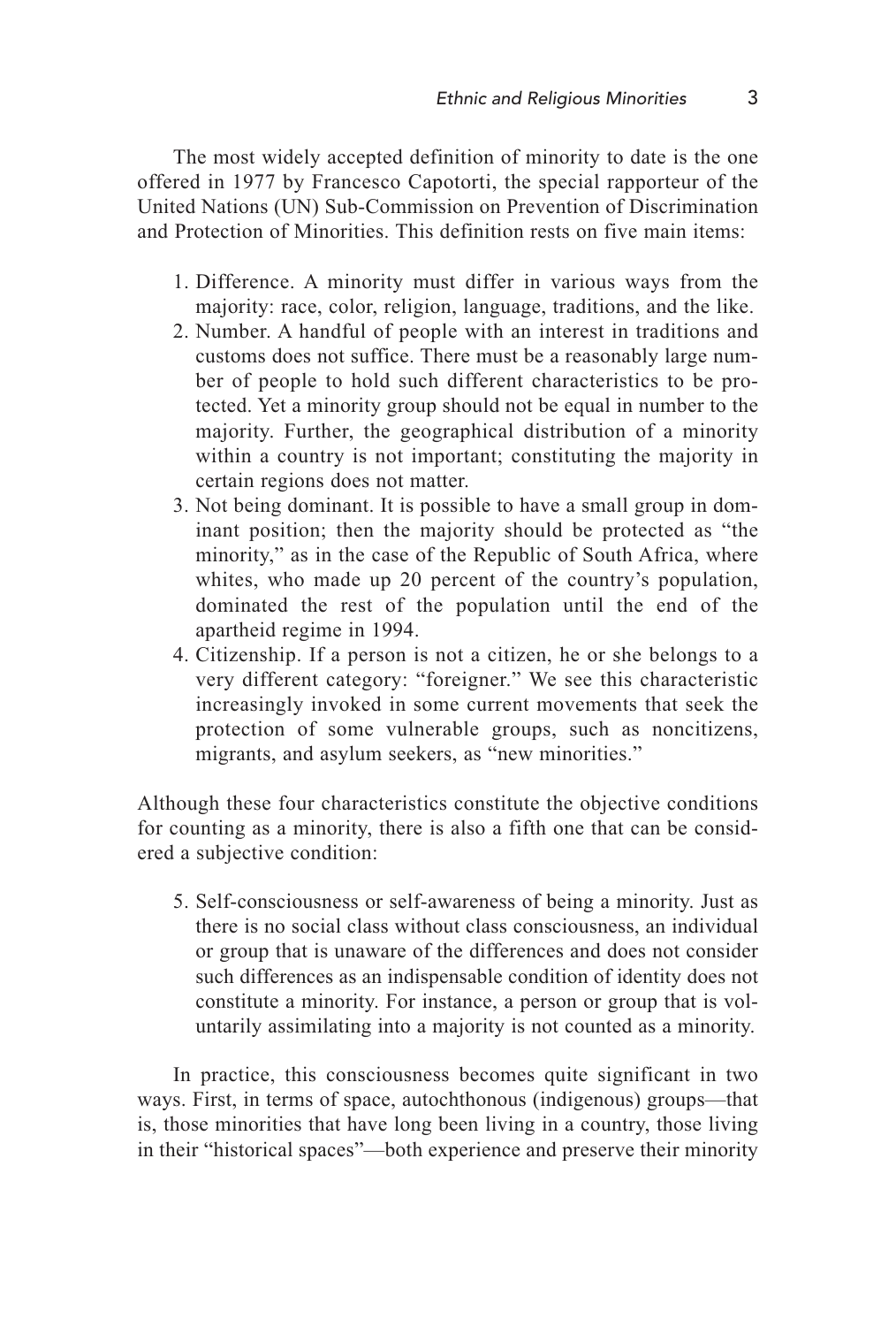consciousness and sub-identities far more strongly than do allochthonous (nonindigenous) groups. <sup>1</sup> However, groups whose minority status derives from having to live outside of their own country (diasporas) tend to become more nationalist than those in their homeland and are less easily assimilated, particularly if their own religion is different from that of their new country. This is due to the fact that in many places, particularly in the Balkans and the Middle East, the primary component of "national" identity has been religion, and indeed denomination, far more than ethnicity or language.

Second, in temporal terms, it is very important whether the assimilation or the development of minority consciousness comes first. I call this the "chronological rule" and contend that if a national economic market takes shape before minority consciousness, then the latter has little chance to emerge, as the market tends to assimilate differences. In the reverse situation, if minority consciousness emerges before the development of a market, then all forms of state effort toward forced assimilation serve only to strengthen and sharpen minority consciousness.

#### Empire, National State, Nation-State

Although they are often used interchangeably, in political analysis of minorities and minority rights, it is necessary to distinguish the concept of nation-state from that of national state. The national state can be traced back to 1789, to the French Revolution. It denotes a form of state that establishes the *nation* as the source of sovereignty (as opposed to God, king, or dynasty). The nation-state, by contrast, is a more recent concept. It emerged late in the nineteenth century to denote a form of state that claims that the nation it seeks to establish is homogenous and has a single main identity; that identity corresponds to the identity of the reigning ethno-religious group; it serves as the *supra-identity*, with the consequence that all other identities, which can be called *subidentities*, are rejected. To ensure cohesion, this supra-identity is venerated as the only acceptable identity for the citizen. 2

The nation-state was first born in Europe at the last quarter of the nineteenth century in response to the need to establish cohesion. France and Germany, which were emerging as the rivals of Great Britain in its imperialist ventures, needed to have the support of all their peoples, to make the state a singular, homogenous bloc. Thus, the emphasis was on eradicating all differences through assimilation.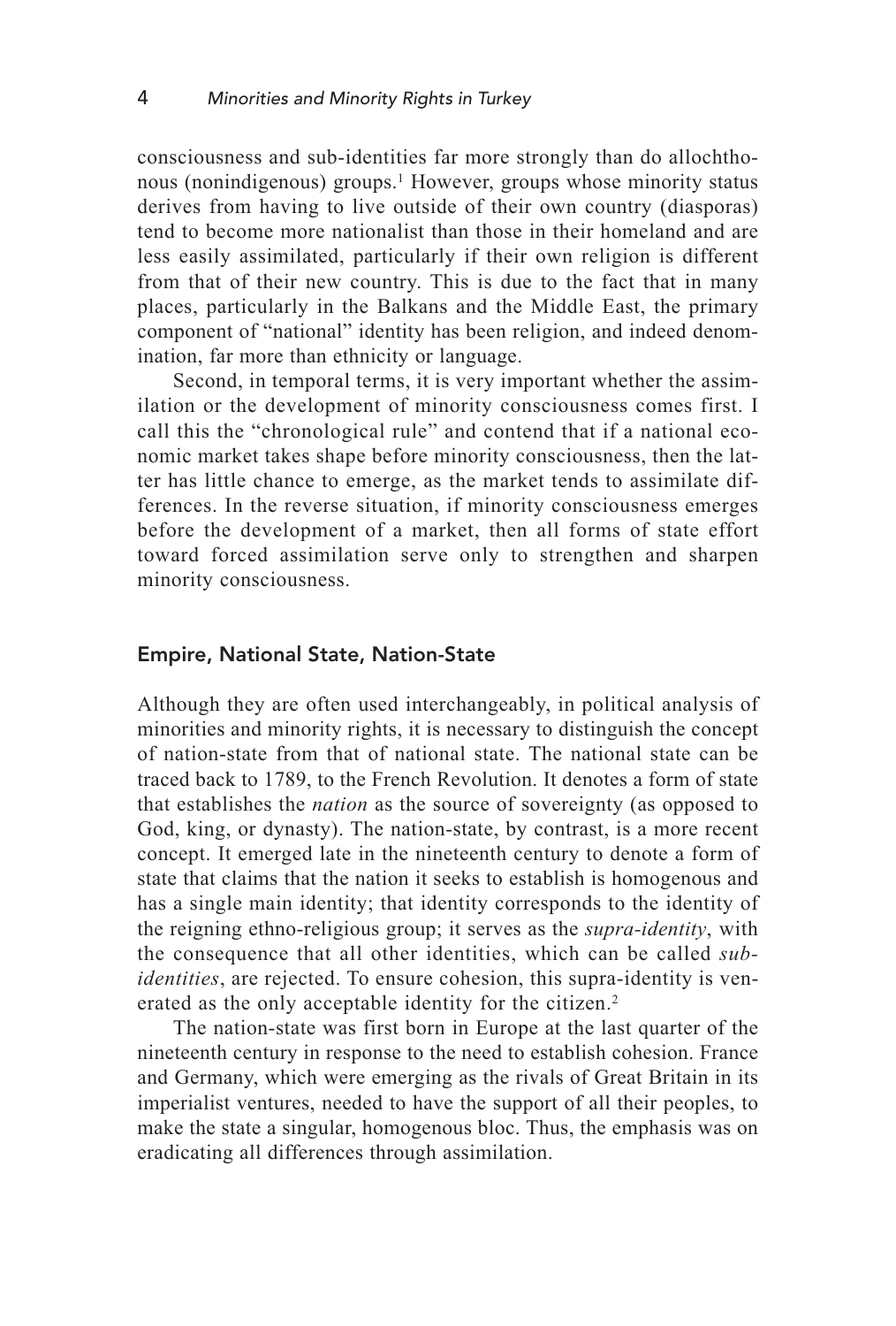As these imperialist countries expanded their control across the world, they profoundly affected the dominated lands and their people. Yet, either because they looked down on them or because they assumed standardization in the colonies was simply impossible, they did not seek forced assimilation in the controlled territories. However, they unwittingly created their antithesis: the development of national consciousness and nationalism in their colonies. The petit bourgeois intellectuals of the dominated territories, who received Western education, propagated nationalism and called for independence. After gaining independence, through a "revolution from above," they set out to construct a previously nonexistent social entity, a nation. A revolution from above may constitute a jump start of sorts for the newly independent countries with weak internal institutional structures, but it can be carried out only through major repression.

Thus, we can briefly tell the story of "nation-state" as emerging first in Europe in the 1870s and then showing signs of a transformation to a democratic state after World War II, followed by its reemergence in non-Western countries to promote a monotype national identity—a model that was learned from the countries of imperialist Europe and founded on Western values.

The Republic of Turkey was one such state, arguably the first. What Turkey pioneered in the 1920s would be repeated in some form or another following the waves of independence in the former colonies starting in the late 1950s. Because the founders of these nation-states were aware that the nation that was claimed to be monist in identity in fact embodied significant ethno-religious diversity, they carried out two types of policies to forcibly achieve homogenization—assimilation and ethno-religious cleansing—with the policy choice depending on the character of the people in question. Those who could not be assimilated were subjected to the second policy.

## Minority Policies of the State: Recognition, Assimilation, and Cleansing

From the perspective of minorities, states can be divided into two categories: (1) a host state, that is, a state in which minorities live and which they refer to as their country; and (2) a kin state, that is, another state (usually neighboring) to which the minority group feels some ethnic or other affinity and thinks of as a motherland. Host states may apply three types of policies toward minorities: the recognition of rights, assimilation, and ethno-religious cleansing.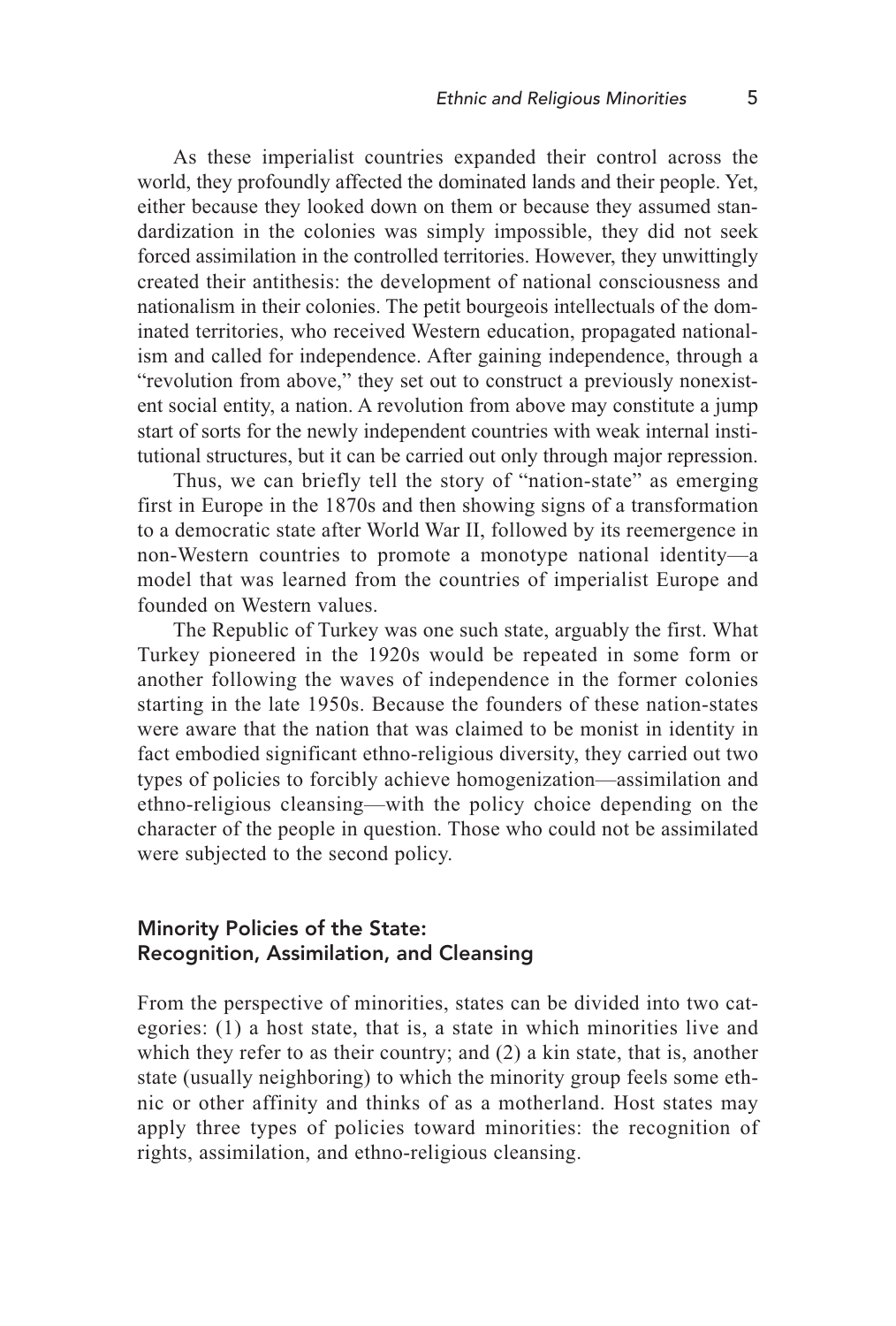The recognition of rights may come about as a result of a constitutional order or international treaties. For minorities, these rights appear in two forms. "Negative rights" are those possessed by everyone in the country, such as the right to vote, own property, or travel. "Positive rights," by contrast, are granted only to so-called disadvantaged groups. Positive rights (also called positive discrimination) intend to ensure equal outcome, to uplift the disadvantaged, which of course includes minorities, and to help minorities in maintaining their identity (e.g., setting up their own schools and carrying out education in their own language).

Minority rights are a sub-branch of human rights. However, historically, the concept of minority rights emerged before that of human rights, surfacing in international documents in the sixteenth century, whereas the concept of human rights emerged in the late eighteenth century (1789) and entered into international law in 1945, with the Charter of the United Nations.

The paired concepts of negative and positive rights, as well as minority rights and human rights, are reflected in policies that employed the concepts of the "prevention of discrimination" and the "protection of minorities." These policies can also be referred to as individual or group rights. Although they are interdependent, on the distinction between collective rights/group rights and individual rights, we can state that the first refers to rights deployed by groups. For instance, a tribe might collectively decide on the number and kinds of animals to be hunted each year. The second refers to rights used by "individuals belonging to a group," referred to as "minority rights."

A nation-state may try to avoid granting minority rights and resort to assimilation or ethno-religious cleansing. Assimilation policies involve dissolving the particular characteristics of a minority within the majority, and in so doing, it eliminates the minority. Such policies involve not only repression of distinct cultural characteristics but also the erasure of the social memory of groups presenting differences. Assimilation strategies may take different forms: hard or soft, slow or fast, forced or voluntary, and so on. In the Balkans and the Middle East, assimilation has been sought typically for different ethnic or linguistic groups that belong to the same religion or sect as the dominant group. The Turkish nation-state has implemented such policies for a range of groups that are Muslim but not Turkish (e.g., Bosnians or Kurds).

The policy of ethno-religious cleansing is typically applied to minorities that the state considers, for various reasons (often due to racism), as impossible to assimilate or that it does not wish to assimi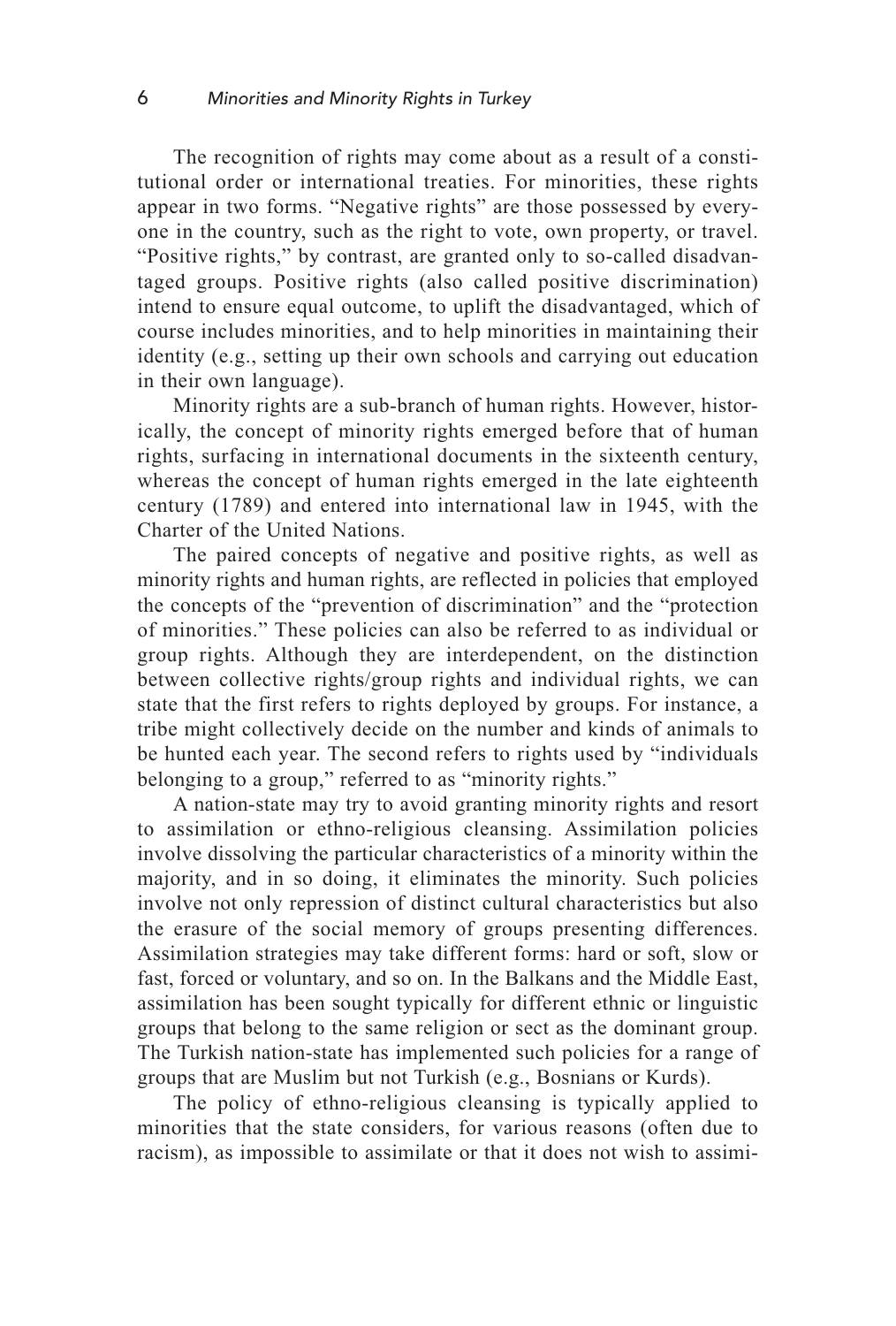late. Policies geared toward eliminating minorities can be grouped into three major categories:

- 1. Cleansing the group. This policy involves a rapid physical elimination of minorities. It takes a number of forms: genocide, deportation (forced migration, exile), expulsion through denaturalization, and forced exchange.
- 2. Physical attacks. They involve applying physical violence, threats, and intimidation to push minorities to emigrate.
- 3. Discrimination. This involves depriving minorities of the rights of citizenship through imposing restrictions in domestic law or obstruction of rights extended to minorities, whether in domestic law or in international agreements. Complicating the lives of minority individuals, discriminatory policies may force them to emigrate.

At the same time, the lines that separate these policies can at times be porous. Where soft or natural assimilation does not succeed, there may be a transition to hard assimilation or ethno-religious cleansing; or different forms of ethno-religious cleansing can be employed at different points in time.

Segregation as a policy aims neither to expel a minority from a country nor to attempt assimilation but intends to remove a minority from the sight and space of the majority, as much as possible. Thus, it may be considered a specific form of ethno-religious cleansing. The most prominent examples are the apartheid regime in South Africa until the 1990s and the racial segregation in the South in the United States until the Civil Rights Act of 1964 especially.

All of these methods have been applied both in the Ottoman Empire and in the Republic of Turkey, in various forms and degrees, sometimes in unique ways. For example, as elaborated in Chapter 5, erasure of non-Turkish identities was sought by changing the names of people and places.

## STRUCTURE OF THE BOOK

The construction of minorities in Turkey, various policies pursued over time, their consequences, and the implications for the future are discussed in the subsequent seven chapters. Chapter 2 focuses on minorities in the Ottoman Empire. It explains the Ottoman *Millet* system, its roots in the conditions prevailing during the early years of Islam (the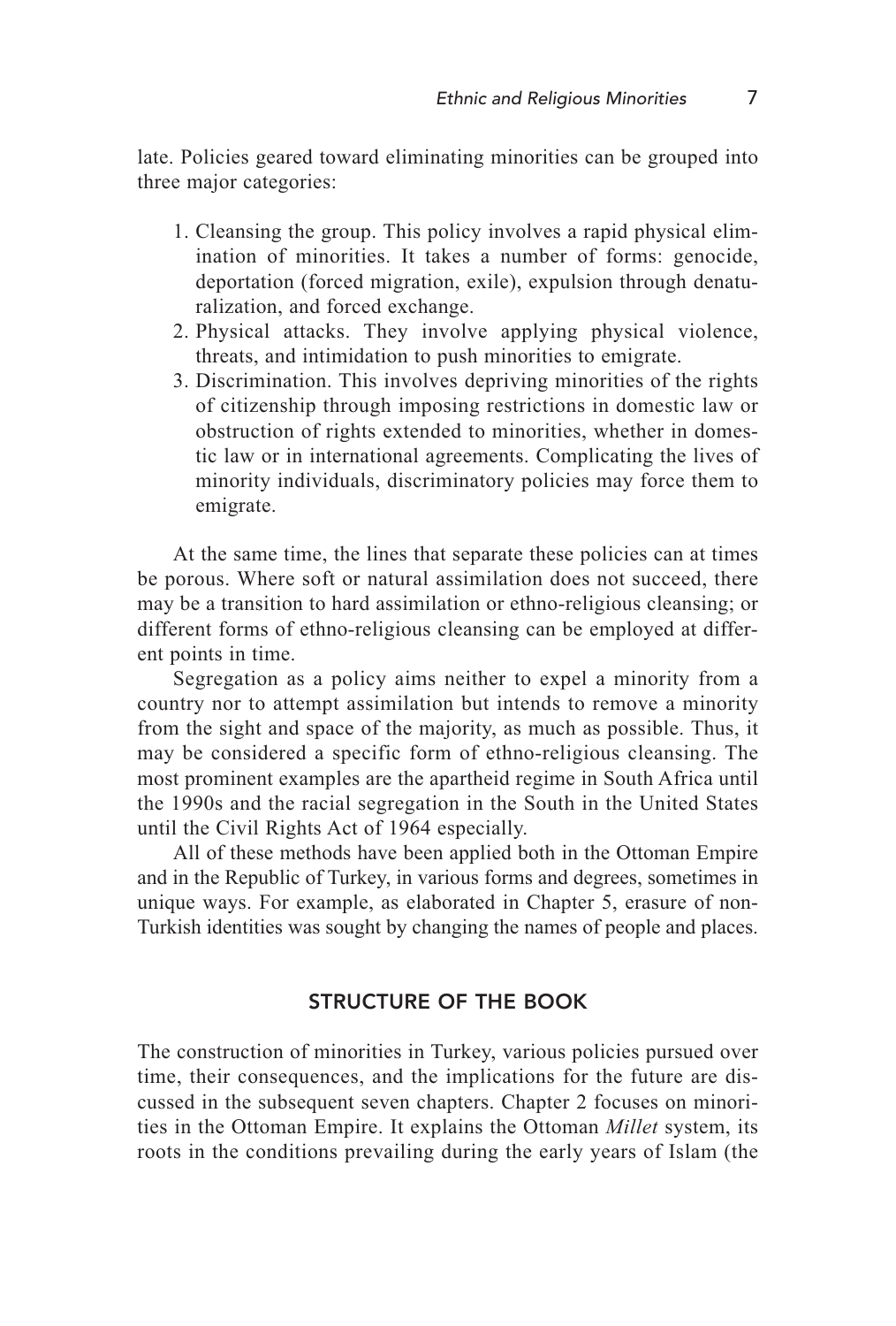seventh century), and how the notion of minority protection that emerged in sixteenth-century Europe resonated in the Ottoman Empire. The effects of this watershed event are followed through the capitulations extended to some European countries, to the bilateral and collective protection treaties imposed by major European powers to safeguard Christian minorities, and to the policies of a major international organization, the League of Nations.

In Chapter 3, I offer a map of minorities in the Republic of Turkey. I begin by distinguishing between non-Muslims whose rights are recognized by the Turkish state ("official minorities") and those who are not recognized. I then consider ethnic groups such as Kurds and Alevis, who are accepted as minorities according to international standards but not by the Turkish state.

Chapter 4 is devoted to Turkey's international obligations regarding minority rights. I begin with a discussion of minority-related provisions of the Lausanne Peace Treaty, signed on July 24, 1923, and carried out under the auspices of the League of Nations, and then consider the problems of their implementation by the Republic of Turkey. I then examine Turkey's resistance to the human rights and minority rights conventions adopted by the UN, either by avoiding ratification or ratifying them with reservations.

In Chapter 5, I examine the body of current law on minorities in the Republic of Turkey, considering both the implementation and case law. I uncover the relationship between the term *Turk* and the concepts of race and religion as expressed in the various constitutions and in laws issued since the 1920s. I then turn to the implementation of current laws for various minority groups mentioned in Chapter 3. I conclude the chapter with an explanation of the underlying philosophy of minority policies and how the high courts have handled the cases, by offering examples of specific court decisions.

A critical period for the advancement of human rights and minority rights in Turkey occurred in the early 2000s, when the parliament adopted a series of reform packages in order to harmonize the country's laws with those of the European Union (EU). In Chapter 6, following a discussion of these most radical democratic reforms carried out since the establishment of the republic, I examine how these reforms have been implemented. Although I place emphasis on the problems surrounding non-Muslims' charitable foundations, I also explore the reforms related to the Kurdish question and their implementation. In the second half of the chapter, I trace the process of deviation from these reforms after 2005, by examining the later laws and practices that undo